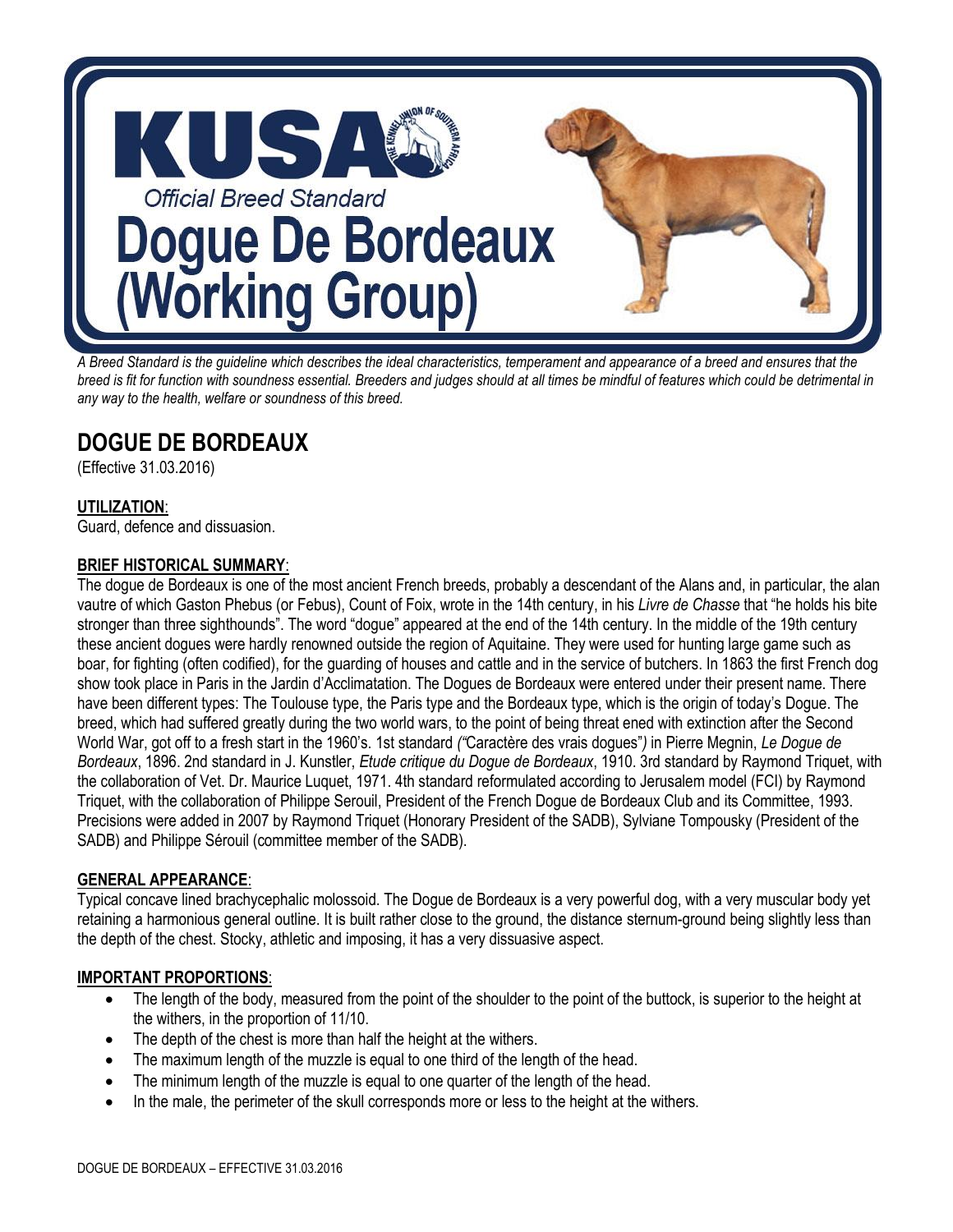### **BEHAVIOUR / TEMPERAMENT**:

An ancient fighting dog, the Dogue de Bordeaux is gifted for guarding, which it assumes with vigilance and great courage but without aggressiveness. A good companion, very attached to its master and very affectionate. Calm, balanced with a high stimulus threshold. The male normally has a dominant character.

## **HEAD**:

Voluminous, angular, broad, rather short, trapezoid when viewed from above and in front. The longitudinal axes of the skull out of the bridge of nose are convergent (towards the front). The head is furrowed with symmetrical wrinkles, each side of the median groove. These deep ropes of wrinkle are mobile depending on whether the dog is attentive or not. The wrinkle which runs from the inner corner of the eye to the corner of the mouth is typical. If present, the wrinkle running from the outer corner of the eye to either the corner of the mouth or the dewlap should be discreet**.**

#### CRANIAL REGION:

Skull:

- In the male: the perimeter of the skull measured at the level of its greatest width corresponds roughly to the height at the withers.
- In bitches: it may be slightly less. Its volume and shape are the consequences of the very important development of the temporals, supra-orbital arches, zygomatic arches and the spacing of the branches of the lower jaw. The upper region of the skull is slightly convex from one side to the other. The frontal groove is deep, diminishing towards the posterior end of the head. The forehead dominates the face but does not overhang it. However it is still wider than high.

Stop: Very pronounced, almost forming a right angle with the muzzle (95° to 100°).

#### FACIAL REGION:

Nose: Broad, well opened nostrils, well pigmented according to the colour of the mask. Upturned nose permissible but not if it is set back towards the eyes.

Muzzle: Powerful, broad, thick, but not fleshy below the eyes, rather short, upper profile very slightly concave, with moderately obvious folds. Its width hardly decreasing towards the tip of the muzzle, when viewed from above it has the general shape of a square. In relation to the upper region of the skull, the line of the muzzle forms a very obtuse angle upwards. When the head is held horizontally the tip of the muzzle, truncated, thick and broad at the base, is in front of a vertical tangent to the anterior face of the nose. Its perimeter is almost two thirds of that of the head. Its length varies between one third and minimum one quarter of the total length of the head, from the nose to the occipital crest. The limits stated (maximum one third and minimum one quarter of the total length of the head) are permissible but not sought after, the ideal length of the muzzle being between these two extremes.

Jaws: Jaws powerful, broad. Undershot (the undershot condition being a characteristic of the breed). The back of the lower incisors is in front of and not in contact with the front face of the upper incisors. The lower jaw curves upwards. The chin is well marked and must neither overlap the upper lip exaggeratedly nor be covered by it.

Teeth: Strong, particularly the canines. Lower canines set wide apart and slightly curved. Incisors well aligned especially in the lower jaw where they form an apparently straight line.

Lips: Upper lip thick, moderately pendulous, rectractile. When viewed in profile it shows a rounded lower line. It covers the lower jaw on the sides. In front the edge of the upper lip is in contact with the lower lip, then drops on either side thus forming an inverted wide V.

Cheeks: Prominent, due to the very strong development of the muscles.

Eyes: Oval, set wide apart. The space between the two inner corners of the eyelids is equal to about twice the length of the eye (eye opening). Frank expression. The haw must not be visible.

Colour: hazel to dark brown for a dog with a black mask, lighter colour tolerated but not sought after in dogs with either a brown mask or without a mask.

Ears: Relatively small, of a slightly darker colour than the coat. At its set on, the front of the base of the ear is slightly raised. They must fall down, but not hang limply, the front edge being close to the cheek when the dog is attentive. The tip of the ear is slightly rounded; it must not reach beyond the eye. Set rather high, at the level of the upper line of the skull, thus appearing to accentuate its width even more.

## **NECK**:

Very strong, muscular, almost cylindrical. This skin is supple, ample and loose. The average circumference almost equals that of the head. It is separated from the head by a slightly accentuated transversal furrow, slightly curved. Its upper edge is slightly convex. The well defined dewlap starts at the level of the throat forming folds down to the chest, without hanging exaggeratedly. The neck, very broad at its base, merges smoothly with the shoulders.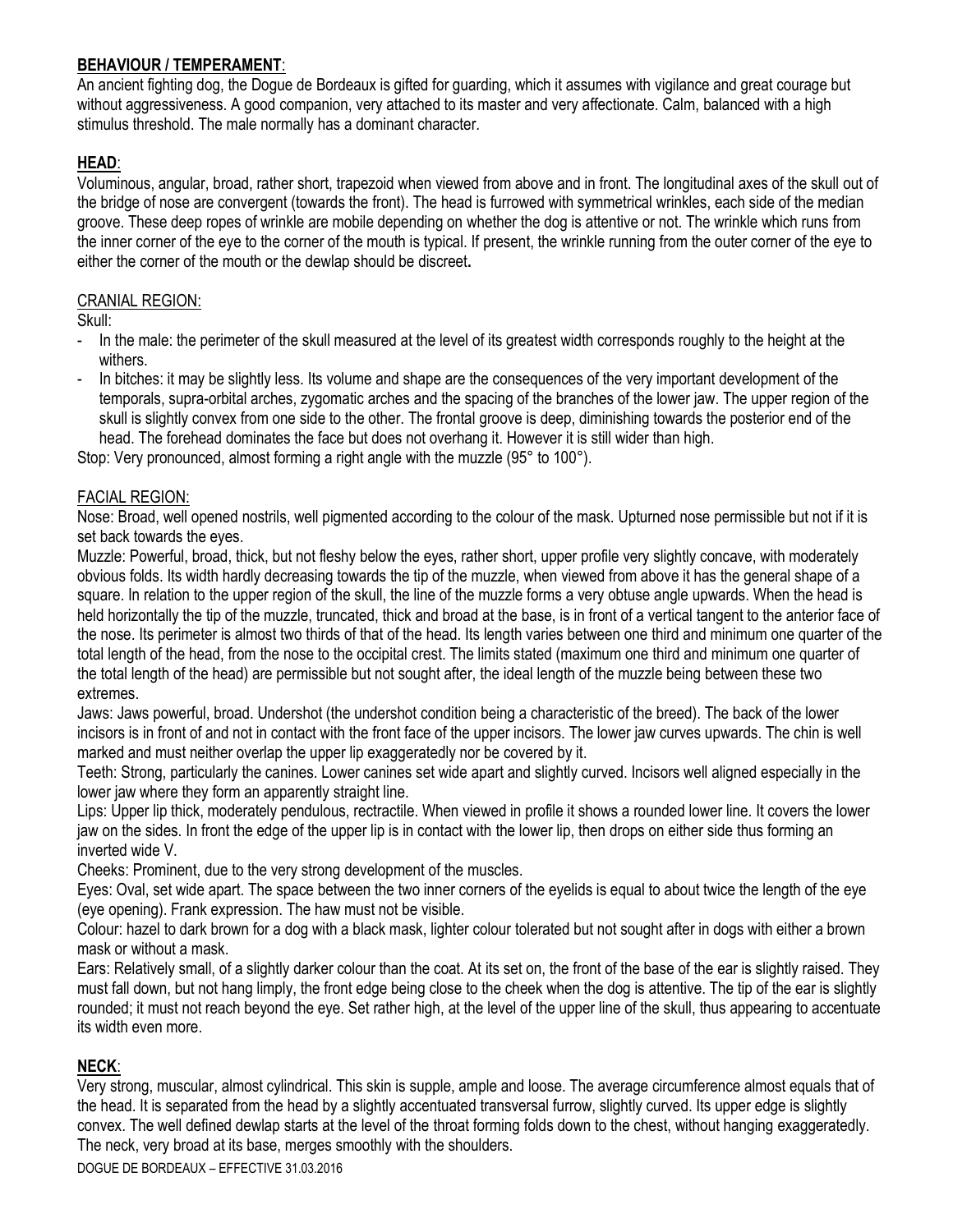# **BODY**:

Topline: Well sustained. Withers: Well marked. Back: Broad and muscular. Loin: Broad. Rather short and solid.

Croup: Moderately sloping down to the root of the tail.

Chest: Powerful, long, deep, broad, let down lower than the elbows. Broad and powerful forechest whose lower line (inter-axillae) is convex towards the bottom. Ribs well let down and well sprung but not barrel shaped. The circumference of the chest must be between 25 cm to 35 cm greater than the height at the withers. Underline and belly: Curved from the deep brisket to the rather tucked up, firm abdomen, being neither pendulous nor too tucked up.

# **TAIL**:

Very thick at the base. Its tip preferably reaching the hock and not below. Carried low, it is neither broken nor kinked but supple. Hanging when the dog is at rest, generally rising by 90° to 120° from that position when the dog is in action, without curving over the back or being curled.

# **LIMBS**

#### FOREQUARTERS:

General appearance: Strong bone structure, legs very muscular.

Shoulders: Powerful, prominent muscles. Slant of shoulder-blade medium (about 45° to the horizontal), angle of the scapularhumeral articulation a little more than 90°.

Upper Arms: Very muscular.

Elbows: In the axis of the body, neither too close to the ribcage nor turned out.

Forearms: Viewed from the front, straight or inclining slightly inwards thus getting closer to the median plane, especially in dogs with a very broad chest. Viewed in profile, vertical.

Metacarpus (Pastern): Powerful. Viewed in profile, slightly sloping. Viewed from the front sometimes slightly outwards compensating for the slight inclination of the forearm inwards.

Forefeet: Strong. Toes tight, nails curved and strong, pads well developed and supple: the Dogue is well up on his toes despite his weight.

## HINDQUARTERS:

General appearance: Robust legs with strong bone structure; well angulated. When viewed from behind the hindquarters are parallel and vertical thus giving an impression of power even though the hindquarters are not quite as broad as the forequarters. Upper Thigh: Very developed and thick with visible muscles.

Stifle: In a parallel plane to the median plane or very slightly out.

Second thigh: Relatively short, muscled, descending low.

Hock: Short, sinewy, angle of the hock joint moderately open.

Metatarsus (Rear pastern): Robust, no dewclaws.

Hind feet: Slightly longer than the front feet, toes tight.

## **GAIT / MOVEMENT**:

Quite supple for a molossoid. When walking the movement is free and supple, close to the ground. Good drive from the hindquarters, good extension of the forelegs, especially when trotting, which is the preferred gait. When the trot quickens, the head tends to drop, the topline inclines towards the front, and the front feet get closer to the median plane while striding out with a long reaching movement of the front legs. Canter with rather important vertical movement. Capable of great speed over short distances by bolting along close to the ground.

## **SKIN**:

Thick and sufficiently loose fitting, without excessive wrinkles.

# **COAT**

HAIR: Fine, short and soft to the touch.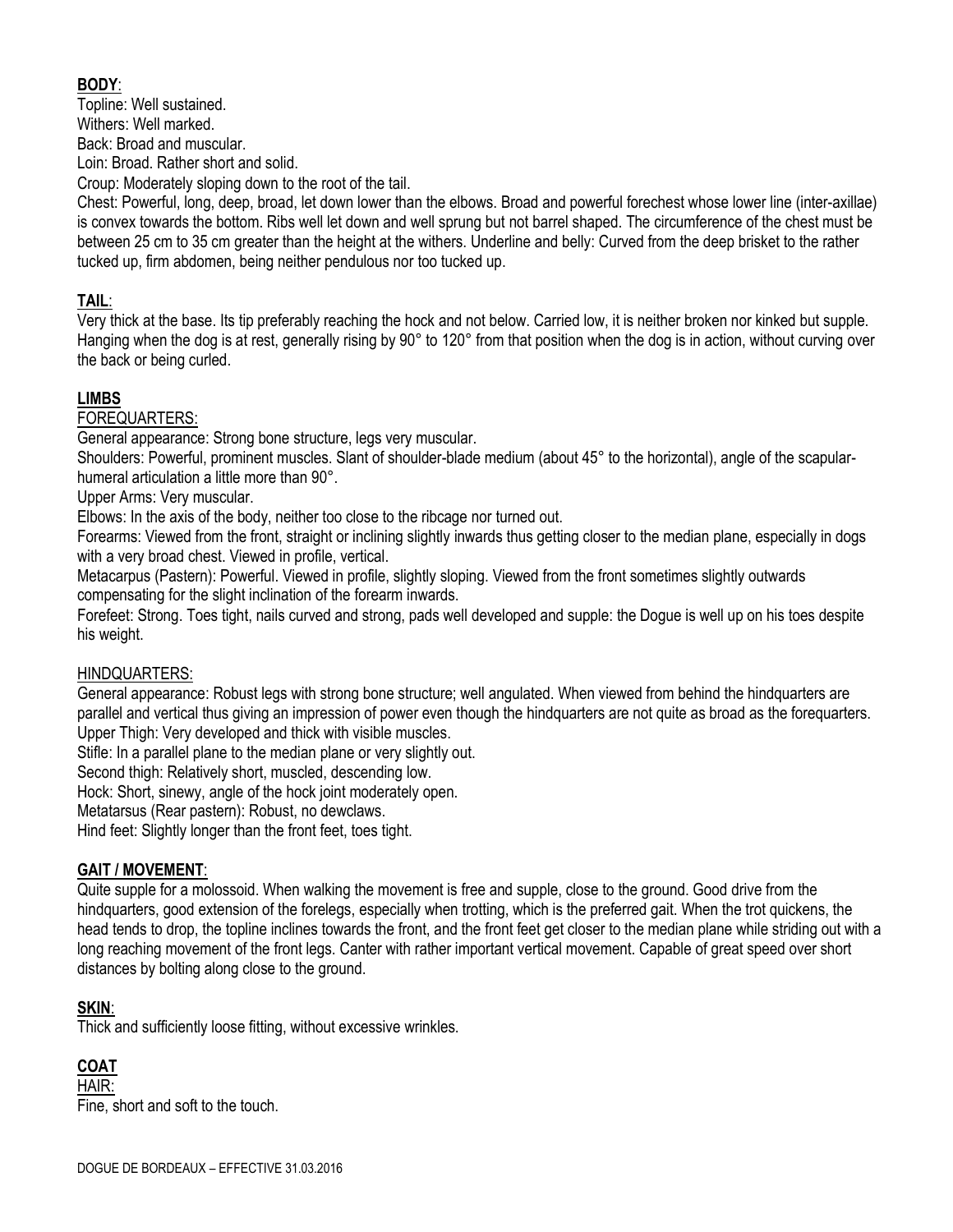# COLOUR:

Self-coloured, in all shades of fawn, from mahogany to isabella. A good pigmentation is desirable. Limited white patches are permissible on the forechest and the extremities of the limbs.

Mask:

- Black mask: The mask is often only slightly spread out and must not invade the cranial region. There may be slight black shading on the skull, ears, neck and top of body. The nose is black.
- Brown mask: (used to be called red or bistre). The nose is brown; the eyerims and edges of the lips are also brown. There may be non-invasive brown shading; each hair having a fawn or sandy zone and a brown zone. In this case the inclined parts of the body are a paler colour.
- No mask: The coat is fawn: the skin appears red (also formerly called "red mask"). The nose can then be reddish.

# **SIZE AND WEIGHT**:

Height should more or less correspond to the perimeter of the skull.

Height at the withers: For males: 60-68 cm.

For females: 58-66 cm. 1 cm under and 2 cm over will be tolerated.

Weight: Dogs: at least 50 kg. Bitches: at least 45 kg. Females: Identical characteristics but less pronounced.

# **FAULTS**:

Any departure from the foregoing points should be considered a fault and the seriousness with which the fault should be regarded should be in exact proportion to its degree and its effect on the health and welfare of the dog.

# **SEVERE FAULTS**:

- Disproportioned head (too small or exaggerately voluminous).
- Bulldoggy hypertype: Flat skull, muzzle measuring less than a quarter of the total length of the head. Swollen fold (roll) behind the nose. Important fold around the head.
- Important lateral deviation of the lower jaw.
- Incisors constantly visible when the mouth is closed. Very small incisors, unevenly set.
- Arched back (convex)*.*
- Fused but not deviated vertebrae of the tail.
- Forefeet turning inwards (even slightly).
- Forefeet turning outwards too much.
- Flat thighs.
- Angle of hock too open (straight angulation).
- Angle of the hock too closed, dog standing under himself behind.
- Cow hocks or barrel hocks.
- Stilted movement or serious rolling of rear.
- Excessive shortness of breath, rasping**.**
- White on tip of tail or on the front part of the forelegs, above the carpus (wrist) and the tarsus (hock) or white, without interruption, on the front of the body from the forechest to the throat.

## **DISQUALIFYING FAULTS**:

- Aggressive or overly shy.
- Any dog clearly showing physical or behavioural abnormalities shall be disqualified.
- Long, narrow head with insufficiently pronounced stop, with a muzzle measuring more than a third of the total length of the head (lack of type in head).
- Muzzle parallel to the top line of the skull or downfaced, Roman nose.
- Twisted jaw.
- Mouth not undershot.
- Canines constantly visible when the mouth is closed.
- Tongue constantly hanging out when the mouth is closed.
- Blue eyes; bulging eyes.
- Tail knotted and laterally deviated or twisted (screw tail, kink tail).
- Atrophied tail.
- Fiddle front and down on pasterns.